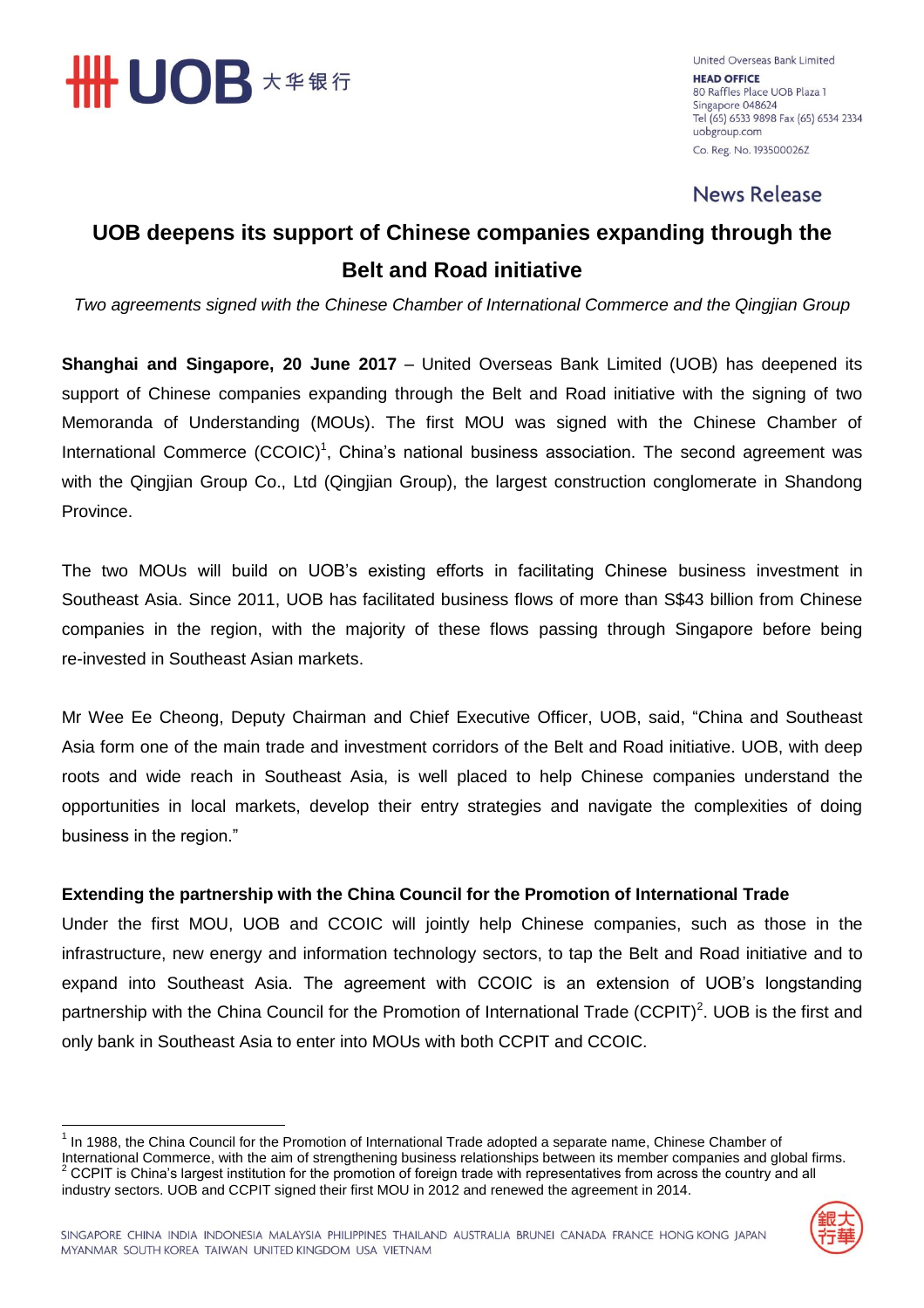

Through the CCOIC-UOB collaboration, Chinese companies represented by the CCOIC can access the UOB's comprehensive suite of local and cross-border solutions, as well as ecosystem of strategic partners across the Bank's Southeast Asian network. Both parties will also facilitate UOB's regional clients' projects and business in China.

Mr Jiang Zengwei, Chairman of both CCPIT and CCOIC, said, "UOB, with its extensive network in Southeast Asia, has been a strong partner for us as we promote China's economic and trade relations with the region. We believe that the CCOIC-UOB MOU is instrumental in our support of companies across sectors as they seize business opportunities arising from the continued progress of the Belt and Road initiative."

## **Supporting the overseas ventures of Shandong Province's largest construction company**

Under the MOU with Qingjian Group, UOB, as the company's preferred banking partner in Southeast Asia, will offer financial solutions such as project financing and capital markets advisory services. Both parties will explore deeper collaboration in the areas of cash management, cross-border trade and investment to boost bilateral cooperation. The agreement reinforces their strong relationship as UOB continues to support Qingjian Group's further expansion in the region to help meet the demand for infrastructure – a focus area of the Belt and Road initiative.

Mr Wang Xian Mao, Chairman of Qingjian Group, said, "The MOU with UOB is testament of our trust in the bank and its commitment to supporting our expansion efforts in Southeast Asia. This is key as we increase our regional investments and operations in line with the Belt and Road initiative. We look forward to many more years of cooperation with UOB."

Through Qingjian Group, UOB will also work with other Shandong-based companies seeking expansion into Southeast Asia and help them realise their regional ambitions.

Both agreements were signed on 18 June 2017 in Qingdao in China's Shandong Province.

– Ends –